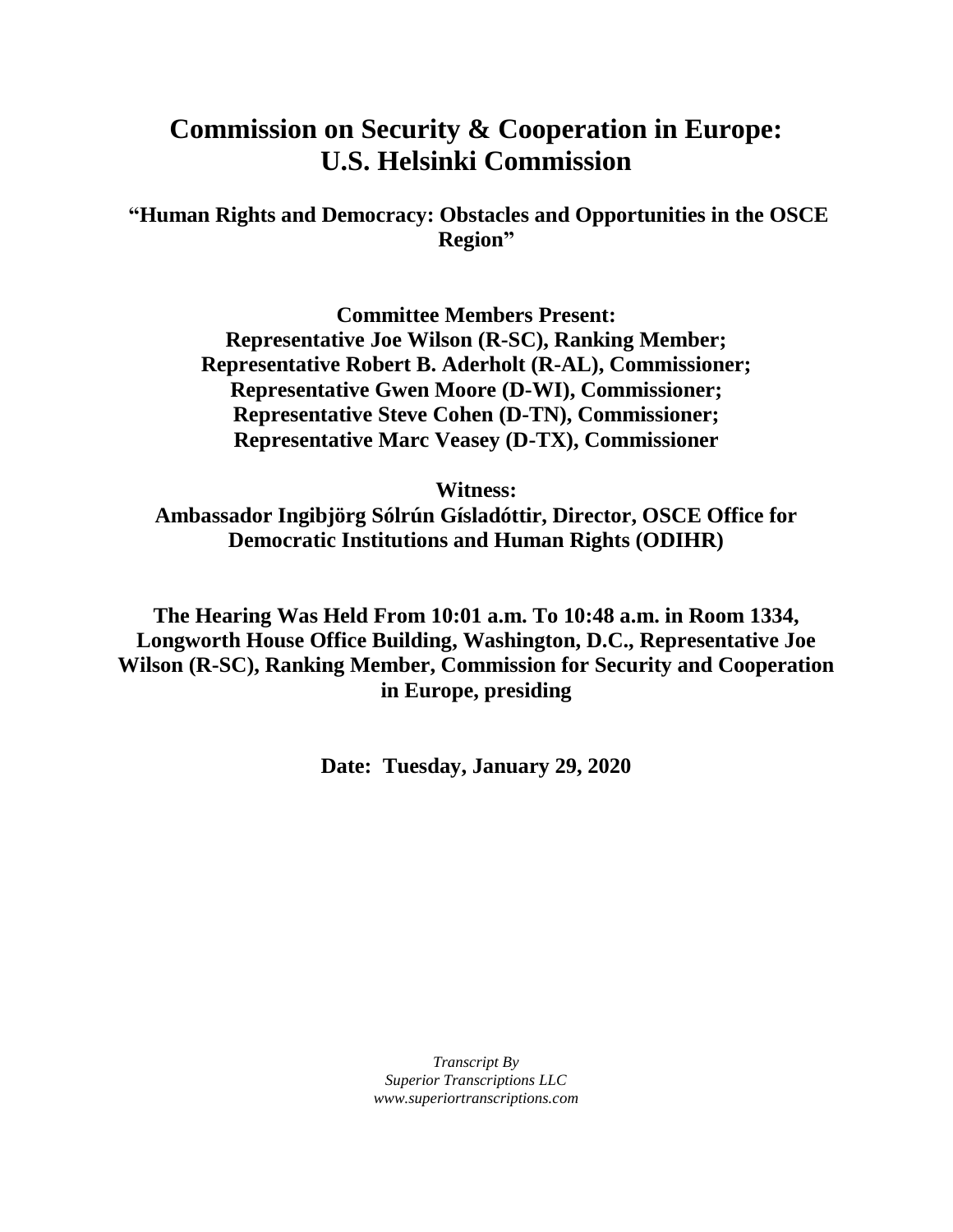WILSON: Ladies and gentlemen, thank you for attending. This hearing on the "Human Rights and Democracy in the Organization of Security and Cooperation of Europe Region: Obstacles and Opportunities" will now come to order.

Director Ingibjörg Sólrún Gísladóttir, welcome to this hearing of the Helsinki Commission. I am grateful that Chairman Alcee Hastings has given me the opportunity to chair this hearing with the director of the OSCE's flagship institution dedicated to human rights and Democracy. The Organization for Security and Cooperation in Europe is the world's largest regional security commission and body. Last year the Helsinki Commission's first hearing of the 116th Congress was the Slovak Foreign Minister Miroslav Lajčak, representing Slovakia's chairmanship of the OSCE. In July, they Commission also heard from OSCE Representative on Freedom of the Media, Mr. Harlem Désir. Today we are honored to have you here as we start the second session of the 116th Congress.

This hearing continues the commission's active engagement with the most senior officials of the OSCE. I appreciate that you are taking the time to be with us today, continuing the tradition of your three predecessors who also shared their priorities and perspectives for the Helsinki Commission. I understand the Helsinki Commission is a unique body. Among the 57 OSCE-participating states, our bipartisan, bicameral institution exemplifies the longstanding congressional support for the Helsinki process. This hearing also illustrates our continuing support for the institution that you head, and the goal of advancing human rights and democracy throughout the OSCE region. This dialogue with you enriches our understanding of the obstacles and opportunities as you see them.

Director, I had the extraordinary opportunity to be an election observer thirty years ago, June 10, 1990, in Bulgaria, when democracy was restored after many years of totalitarianism. Those were heady and extraordinary days and the pivotal elections in Central Europe in 1989 and '90 marked a key moment in the transition from communism to democracy. I've personally seen the fruits of democracy have been brought to the OSCE region from Lithuania to Georgia. Indeed, in spite of the challenges that remain, I am both deeply heartened by these achievements and optimistic we can move forward to build on them. I've also had the extraordinary opportunity to host election observers in my home state of South Carolina, including National Assembly Member Stefan Stoyanov of Bulgaria, Ambassador Peter Burian of Slovakia.

The Office for Democratic Institutions and Human Rights was originally named the, quote, "Office for Free Elections," in 1990. It was given its current name and its enlarged mandate at the 1992 summit in Helsinki. At that time, it was understood that many OSCE governments were eagerly seeking expertise and assistance to bolster democratic reforms and make them irreversible. The office you head was designed to help provide that expertise and capitalize on that political will. Unfortunately the political will to protect human rights and advance democracy is lacking in some capitals. Moreover, some OSCE countries have sought to block other countries where the political will exists from taking advantage of the OSCE resources. Today, we will have a better appreciation of democracy as a journey, not a destination. Clearly the work of the ODIHR is as important as ever.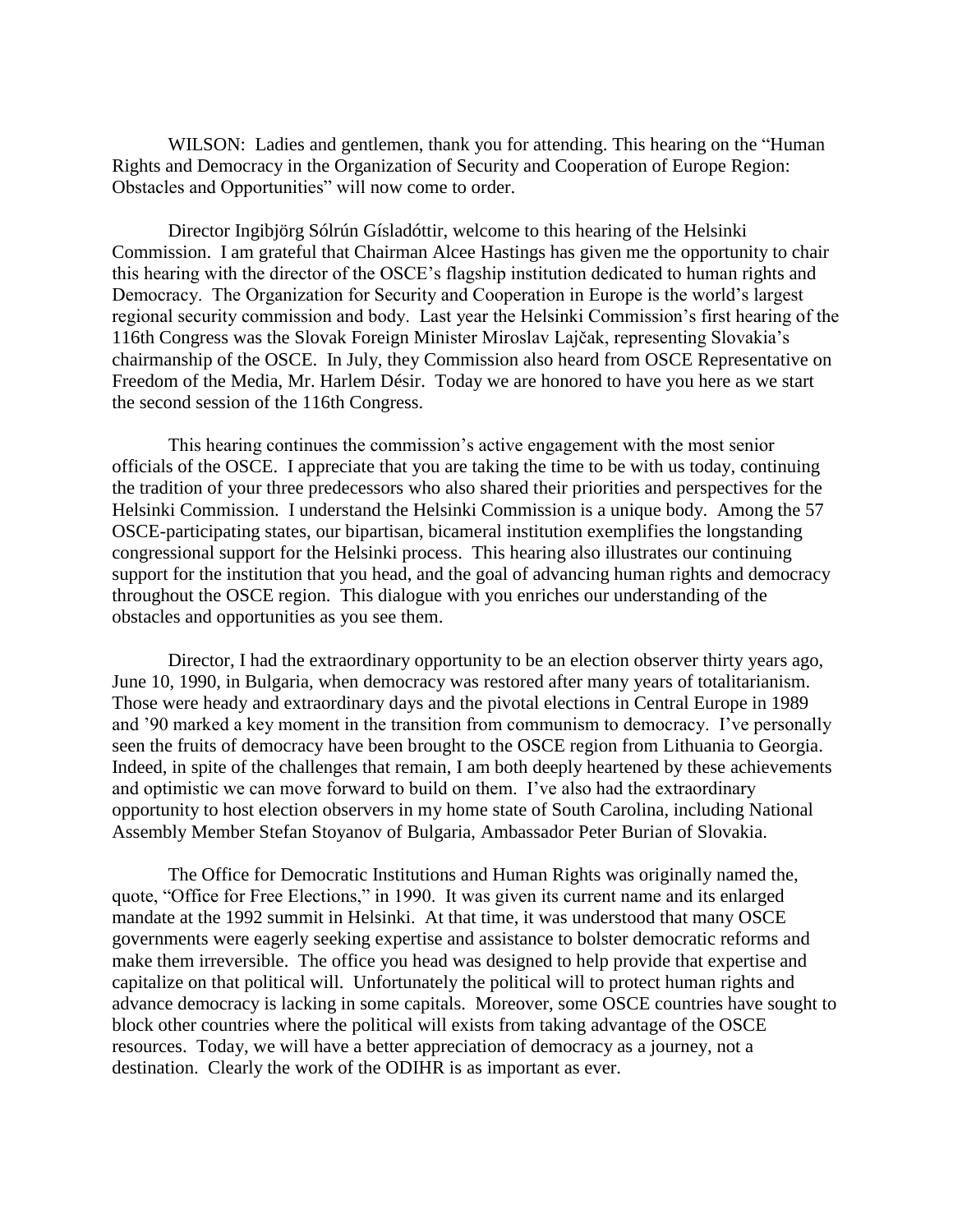Director, before inviting you to speak I'd like to note that you also have an extraordinary background, yourself, as a legislator. As you know, many members of the Helsinki Commission serve in leadership positions with the OSCE Parliamentary Assembly, and the assembly itself has strongly supported the work of

oDIHR. The president of the assembly and other key representatives regularly participate in the annual Human Dimension Implementation program you organize in Warsaw, and other OSCE human dimension work. Of course, the OSCE Parliamentary Assembly is a key partner with the ODIHR in the field of election observers. The assembly has also supported civil society participation in OSCE events, such as the annual human rights meeting in Warsaw, and rejected efforts to unduly restrict that participation. I appreciate the strong cooperation with the Parliamentary Assembly that you have supported during your tenure.

We are grateful today that we have been joined by Congressman Robert Aderholt. And I will now recognize Congressman Aderholt.

ADERHOLT: Thank you. Thank you, Mr. Chairman. It's good to be here. And I want to welcome our special guests here today. And I'll look forward to your testimony, director. And we thank you for your work in the OSCE office for ODIHR. And you know, of course I have been involved with the Helsinki Commission for going on 20 years now. And I have learned to appreciate all the great things that goes on within the region in trying to make sure that human rights and democracy is our – is one of our main focuses and look forward to your comments today. So I just want to say briefly, it's good to be here. And look forward to your testimony. And look forward to follow-on questions afterwards. Thank you very much.

WILSON: Thank you very much, Congressman Aderholt. And we regret that with so many scheduling events today – in particular, our representatives from the U.S. Senate could be tied up. But we are – it may not be a large number, but we've got someone so worthy with Congressman Aderholt.

Director Ingibjörg Sólrún Gísladóttir, we're all so very grateful. You're the former foreign minister of Iceland, but you're  $-$  I was mentioning to you earlier  $-$  you have also survived as being the mayor of Reykjavik. And we understand that's frontline political position. And you survived. And congratulations.

You've been director of the OSCE Office for Democratic Institutions and Human Rights since July 2017. You have 35 years of leadership experience working on human rights, democratic governance, and the rule of law at the international, national, and local levels. Throughout your career, you have been involved in policy and development work in both conflict and non-conflict countries that aims to strengthen democratic institutions and human rights. Thank you for working in your own country and internationally to achieve progress in gender equality. Director, thank you for being here. And we now recognize you for your comments.

GÍSLADÓTTIR: Thank you, Mr. Chairman, distinguished members of the Helsinki Commission, ladies and gentlemen. First of all, thank you for the warm words of welcome and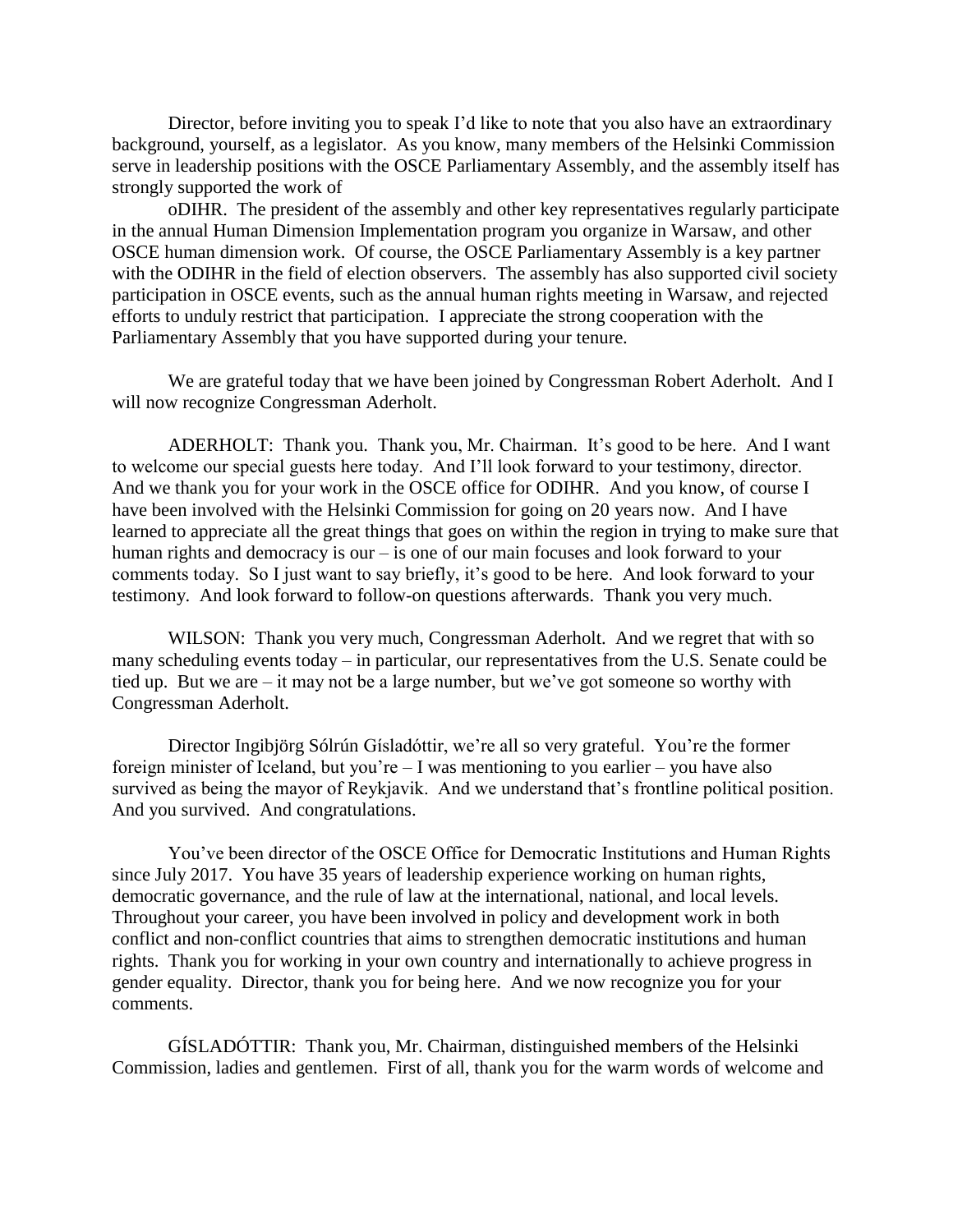on the work that ODIHR carries out in the OSCE region, and for your positive words on the work that we do.

It is, of course, an honor to be here and speaking to the commission that has done so much to promote human rights and democracy through the 57 countries of the OSCE for more than 40 years. This year is the 30th anniversary of the peaceful revolutions that brought down the Berlin Wall, uniting Europe together after so many years of division. When we look back, we see that we have traveled a long path over the last 30 years. Not just in Europe, because 60 percent of the world's countries are now democracies of one form or another, compared to only 40 percent at the beginning of the 1990s. And that is an enormous achievement that we should remember.

It was only after one regime after another had toppled in 1989 that it became clear how much work needed to be done to get the political and the economic systems on track. The hard work that took place in the following years was only possible because of the positive drive of the people of these countries. We therefore need not only to work for change, but also we have to remember – or try to do, is to recapture and maintain the optimism of that time. Unfortunately, it's hard to escape the impression that something is not right nowadays. Solutions to many of the challenges we face may have been developed or already used successfully, but we are no longer using or even talking to each other about them – about these solutions.

We seem to be gripped by an ever-deepening polarization in which some political leaders and their voters believe that anyone who disagrees with them is an enemy who doesn't deserve even basic respect. It is no news to you that a number of politicians across the OSCE region are fueling prejudice and hatred for the sake of political gain. They do, or should, know that history has shown us many times how fatal the consequences of polarization, prejudice, and hatred can be. And we were reminded of that in Auschwitz last Monday, when the 75 years of the liberation of the camp was commemorated there.

As you know, ODIHR was established almost 30 years ago to help countries across the OSCE strengthen their democratic institutions and develop systems to assure full respect for human rights. This was never easy, but it has become more difficult as we see an increasing number of political leaders deliberately dismantling the fundamental pillars of the democratic system, seeking to remove democratic checks and balances, and gradually erode standards. But without political and social pluralism, the independence of the judiciary, freedom of the media, and the thriving civil society there can be no democracy.

According to U.N. figures, there are now more than 70 million people forcibly displaced worldwide. There is scarcely a greater calamity that can befall individuals and their families. And yet, we're seeing hatred in word and deed targeting these people, even on particularly – even, or particularly, in our own countries that are so wealthy. ODIHR has an entire department working on issues of intolerance and hatred. In this field, it is not so much developments that are striking, but how much has stayed the same. Racism and xenophobia are flourishing on the street, online and, unfortunately, also in police precincts.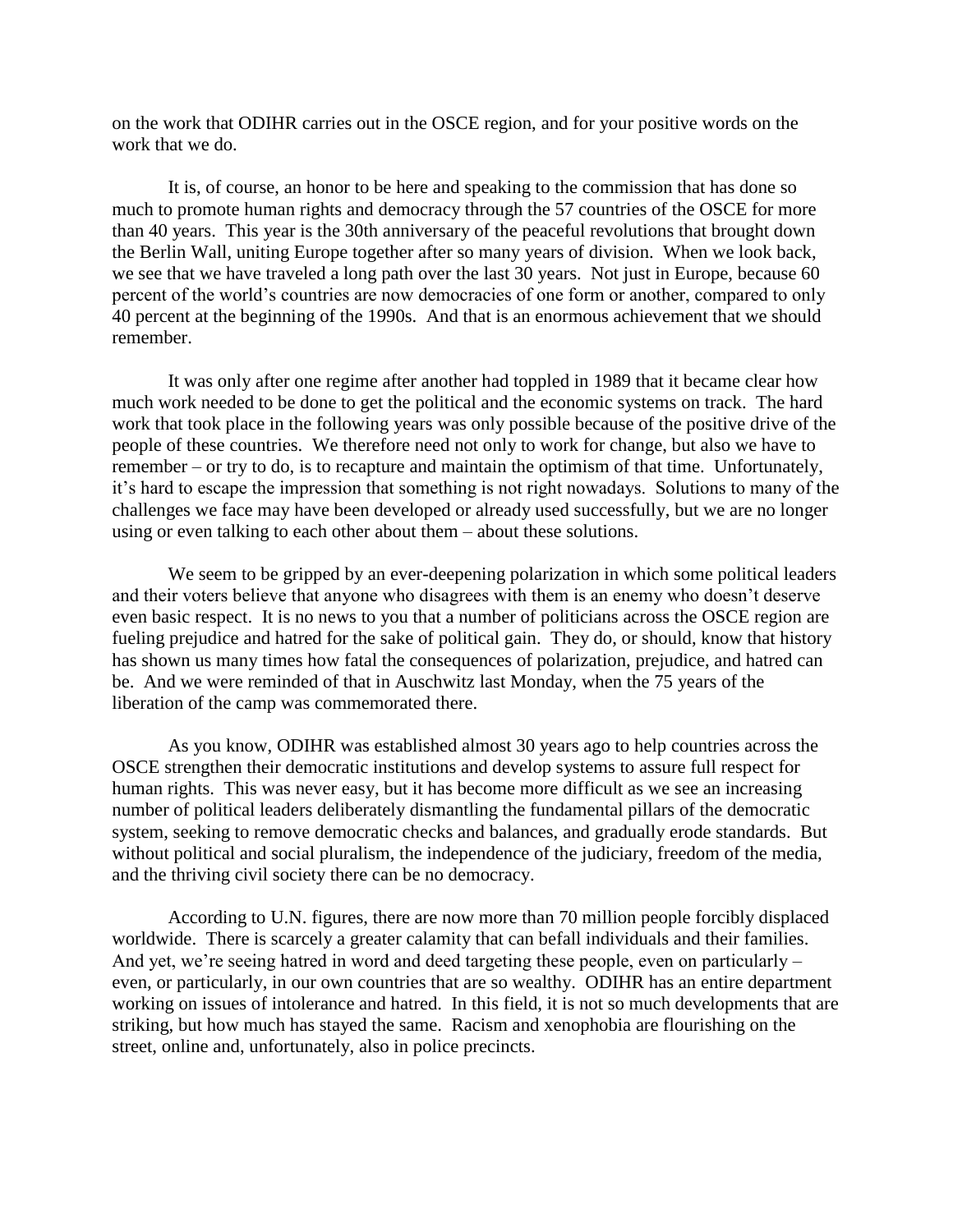We continue to work on combatting the age-old scores of anti-Semitism, but we have also increased our focus on combatting anti-Muslim hatred, as physical attacks as well as hate speech, particularly online, have grown in recent years. Our annual update on hate crime throughout the OSCE region means that ODIHR holds the largest hate crime database worldwide. And in our most recent update, we published figures from more than 40 countries, both from official and civil society sources. Our findings show that while a total of 53 out of the 57 OSCE nations have hate crime provisions in their criminal codes, far fewer actually make use of these laws. The online world has made information more easily available and allowed citizens to participate actively in democratic processes.

However, we are now seeing possibly the biggest outpourings of xenophobia as well as misogyny online. Online and social media channels are being misused to incite discrimination and even violence. Digitalization and the new realities it has created do not change the legal boundaries. Human rights are valid online, just as they are offline. And they must be protected in both spheres. The OSCE is founded on the concept that the protection and promotion of human rights, which of course includes civil society, is a precondition for security.

Currently in many places across the OSCE region, a healthy civil society is often seen not as a security partner, but as a security risk. The use of overly broad legislation, including on counterterrorism and anti-extremism, to restrict the legitimate activities of NGOs is also having an increasingly negative impact. The pressure on civic space take many forms – from legislation restricting the operations of civil society, physical attacks on offices and individuals, politically motivated lawsuits or arrests, cuts in funding, state restrictions on the freedom to hold public gatherings or protests, or negative statements and online smear campaigns. Threats often come from the state, but not always. Women activists are particularly vulnerable to pressure and attacks from public shaming on the internet or social media platforms through to sexual violence.

Ladies and gentlemen, after listening to all these challenges we are facing to democracy and human rights, you may be surprised that I nonetheless identify myself as an optimist. One reason for this is that we already have so many solutions. ODIHR itself is one of these solutions. It was actually created by the participating states of the OSCE as a tool to assist participating states in implementing their commitments – the commitment that they have made. And we do it through different means or tools. Our annual human rights conference, which is unique in bringing together civil society and policymakers in two weeks – I say it's unique because it brings together the policymakers and the civil society, and they're sitting at the same table talking together. I think it's sometimes difficult, of course. It's not easy, but always fruitful dialogue.

ODIHR thus provides a platform for both frank discussion and deeper reflection, helping those who work in the area of human rights to find effective solutions and, still more importantly, ways of making sure they are implemented. ODIHR works with governments, national human rights institutions, civil society organizations, and international partners to help strengthen judicial independence, fight for gender equality, and protect the most vulnerable groups in our societies. So partnerships is a very important part of what we do, and networks. We develop innovative platforms to reach out to human rights activists who may otherwise remain isolated and sometimes in danger.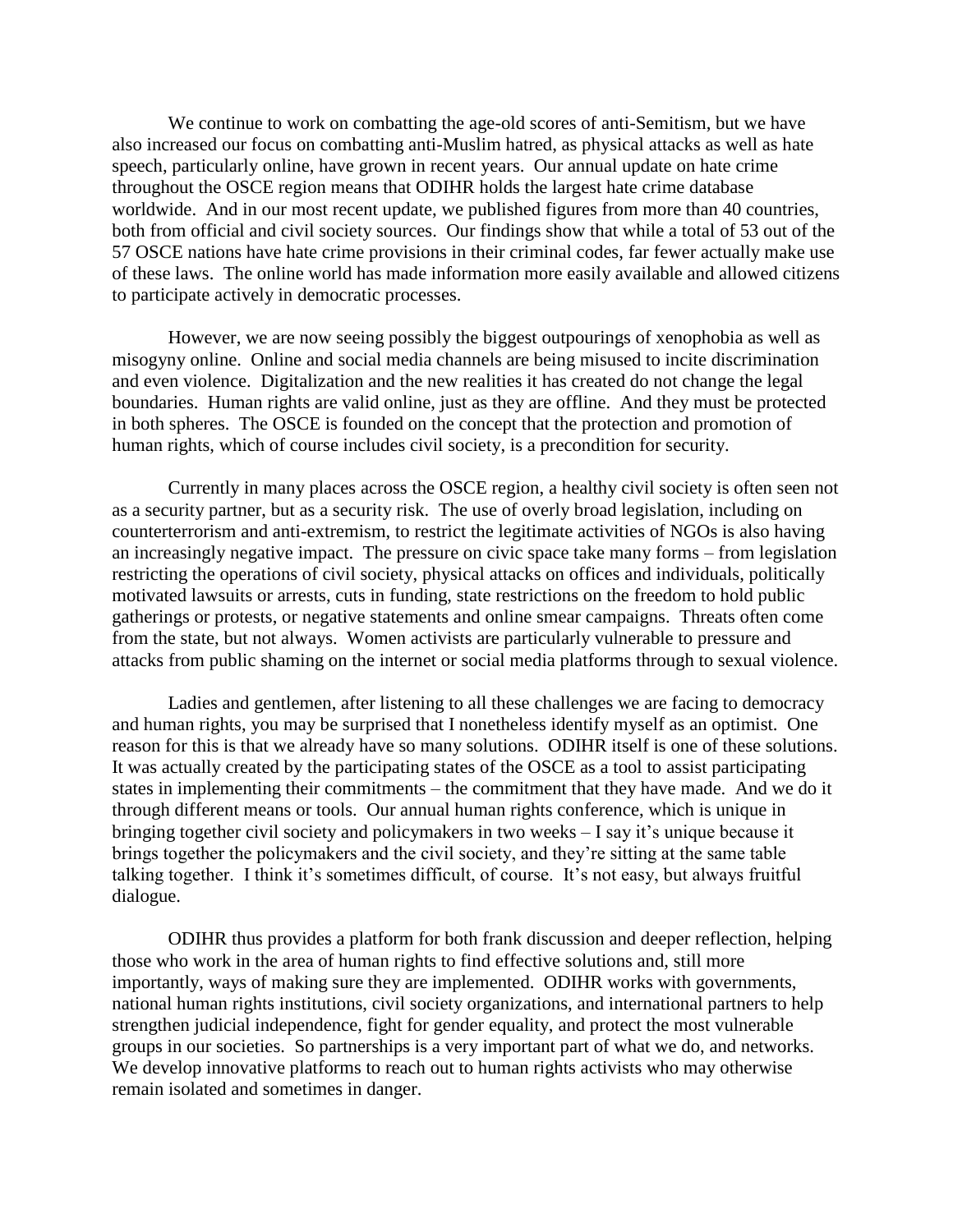I have endless respect and admiration for all the grassroots organizations and individual human rights defenders who are tireless in their efforts to build free and democratic societies – often in very constrained environments. We also train practitioners to use our educational tools to break down prejudice and build more tolerant societies. One example is our major project aimed at combatting anti-Semitism, made possible by the generous funding from the German government, as well as from the U.S. and Italian governments. That, among other products, has developed a ten-part educational toolkit to address anti-Semitism, success by overcoming unconscious bias, challenging conspiracy theories, or dealing within online anti-Semitism.

So this is a toolkit that we have produced for the teachers on how to deal with it in the classroom. So it's a very practical tool. And let me say that everything we do we try to be practical in our tools. We will also shortly be launching a major publication that aims to address the security needs of Muslim communities. As with our other publications, this tries to come away from a purely – come away from a purely theoretical perspective to offer practical guidance for policymakers, law enforcement agencies, and civil society working to raise awareness about anti-Muslim hate crime and protect the safety on Muslim communities.

Of course, there are some areas in which ODIHR still needs to become more active. There's always call for improvement and new – and new areas to work on. One of these is working with youth. Only equality between all the groups in society can bring long-term democratic stability.

In the course of my career, I have often taken part in meetings and conferences at which the importance of the role of women was discussed with hardly any women present. But now that has changed drastically. But now I take part in meetings and conferences at which I and others of my generation discuss the importance of youth, but no young people have been invited. And this must change. It is only by sitting at the same table that today's youth can also understand that for activism to be effective it needs to be backed up by a deeper understanding of democratic and human rights systems and followed by analysis. We need platforms to explain issues, such as the rule of law, to young people so they can act now to – they can act to protect it now.

Ladies and gentlemen, we need to return to the understanding that democracy is not about friends and foes, winners and losers. It's about respect and trust, an acceptance of different opinions and a willingness to share power and seek compromises. Agreement through dialogue is the only solution to our differences, even if we end up agreeing to disagree. Just as we deserve respect, so do those who hold different opinions.

You are from the most populous country in the entire OSCE and I am from one of the smallest. But we are united in our concerns for the future of the OSCE region, for its commitment to democracy, and to the wellbeing of its people. We owe it to them not just to talk about solutions but to make every effort that they become reality. And thank you, again, for inviting me here to this hearing, and for giving me this opportunity to talk about some of the important areas that we work on. Thank you.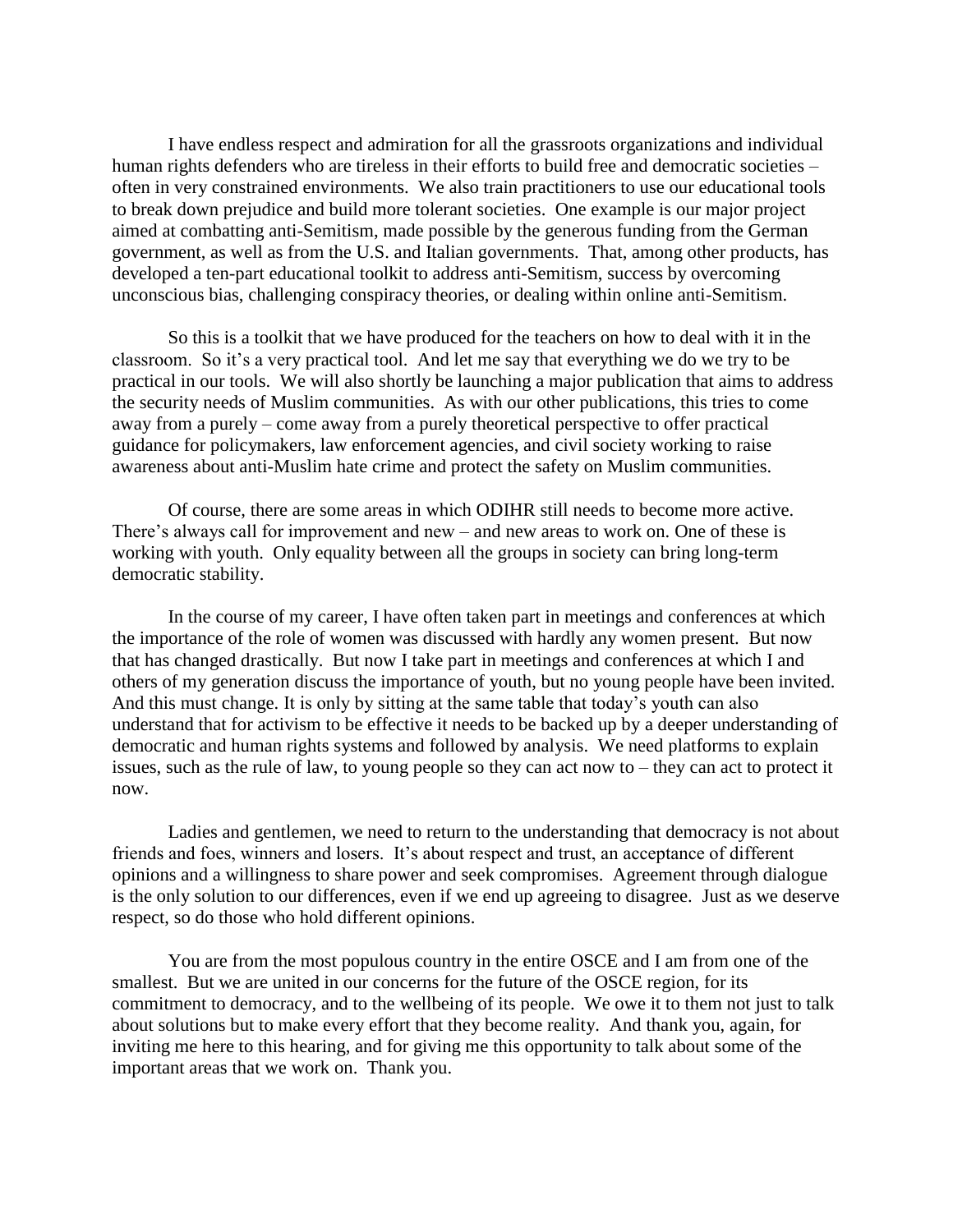WILSON: Thank you very much, Director. And indeed, as an indication of the importance of your position and the statement that you've made, we've been joined by three additional members of Congress. The very distinguished member all the way from Wisconsin, Congresswoman Gwen Moore. Delighted to have Congresswoman Moore here. Also, we have been joined by Congressman Stephen Cohen of Tennessee. And we were joined, and this is going to happen where we have so many meetings, but Congressman Marc Veasey of the state of Texas was here previously.

What we'll be doing is now go through a round of five minutes of questions. I'll begin and hold myself to the five-minute rule. And we'll go according to – as persons arrived. And so somebody needs to keep the time. And we've got very talented people here who can keep fiveminute time. And so this will be a very positive event.

But, director, last December I introduced a bipartisan Ukraine Religious Freedom Support Act, together with my fellow Helsinki Commissioner Representative Emanuel Cleaver and some other members of the Commission. Under international humanitarian law, including the Geneva Conventions, Russia is responsible for religious freedom violations in Crimea, which it invaded and illegally occupied since 2014, and parts of the Donbas region in eastern Ukraine, which it has controlled with nonstate armed groups and illegal entities and their commands, also since 2014.

This legislation aims to combat Russia's religious freedom violations in Ukraine by requiring the president of the United States to consider these violations when determining whether to designate Russia as a country of particular concern. Russia is already on the special watch list, unfortunately. What can you say about the religious freedom violations in Crimea and parts of eastern Ukraine, and Russia's responsibility for these violations and others – and what can ODIHR and the broader OSCE – what can be done to address this?

GÍSLADÓTTIR: Sorry. Thank you for this question. Everything that has to do with Ukraine, Crimea, and Ukraine in general is very relevant to our work. And Ukraine is, without doubt, one of the countries where our involvement is quite substantial. And we have been implementing programs there for some years, and we will continue to be doing that. And one of the things that we are there focusing on is to work with civil society organizations and human rights defenders in strengthening their capacity and possibility in doing their work in a – in a safe manner. So that could also apply to those who are working on freedom of religion and belief.

But in general, you know, Crimea is not accessible, as you know, for us. We have not been able to go and monitor the situation in Crimea. We did a report in 2014, but that was not – that was done not with access to the – to the area, but from Ukraine proper. And but we know that this is – and that was one of the things that was reflected in that report. And this is an issue, especially for the Crimean Tatars, to be able to operate freely in that region.

Well, let's say that there are limitations to what we can do, because everything we do in ODIHR is based on the invitation from the participating state to come and do work in the country. Or we could support, like I said, civil society organizations, because we work with governments, we work with parliamentarians, we work with civil society. So what we can do is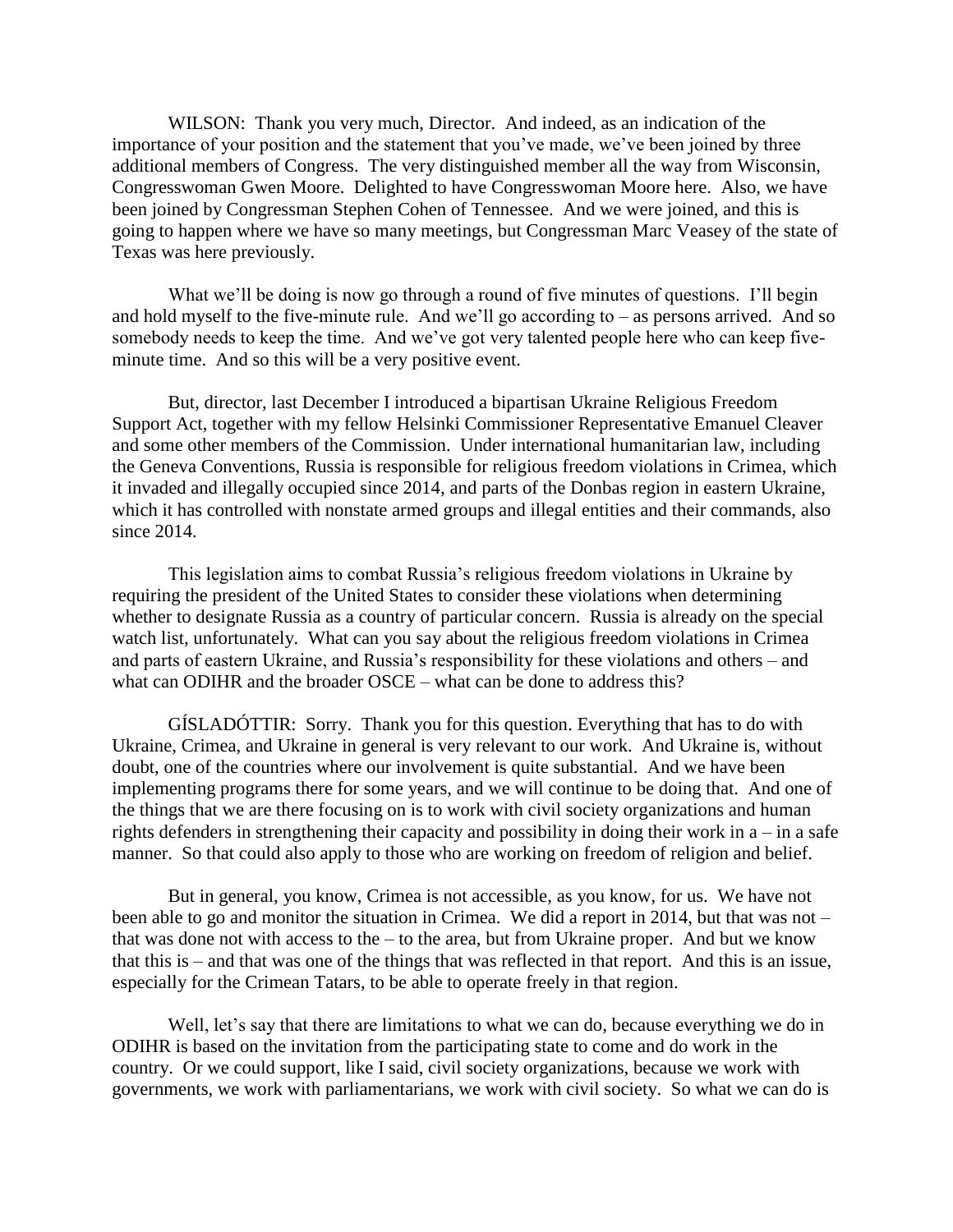to support the civil society organizations in being able to carry out their work in a proper manner. And that applies also to those who might be working in Crimea.

WILSON: Thank you very much. And indeed, it's sad that there has to be an invitation, but I appreciate your work very much. ODIHR and the OSCE Parliamentary Assembly cooperation regarding international election observations are very important. How would you evaluate the observation efforts of parliamentarians? And are there ways in which we could further improve cooperation?

GÍSLADÓTTIR: Thank you very much. Actually, the U.S. is, I feel, one of the countries that sends us or seconds most election observers to our missions. There have been thousands of observers from the U.S. participating in our missions in different countries. And we have very good cooperation with the State Department on that. So we are – we really appreciate the staunch support that we get from the U.S. in our election observation work.

We are, of course, you know, just to tell you this year will be quite heavy on elections. We have a lot of very big election missions coming up, and especially in the autumn, in the fall. I think we will have eight consecutive missions going on in October-November. And that can sometimes be difficult to get enough seconded short-term and long-term observers from the participating States, in a situation like that one. But we rely on and we really appreciate the support from the U.S. in sending us observers to these missions.

WILSON: Thank you very much. And now we proceed to Congressman Aderholt of Alabama.

ADERHOLT: Thank you, Director. And I want to pick up on a theme that Congressman Wilson also mentioned about the – about the freedom of religion issue, an aspect of it. And of course, as you know, all the OSCE participating States have repeatedly made the commitments to recognize, to respect, and ensure freedom of religion and belief. But if you look at some of the violators around the world that violate this freedom of religion and belief, there's some of the participating States of the OSCE.

This year the U.S. secretary of state has re-designated Tajikistan and Turkmenistan as countries of particular concern. And that's, of course, the term that we have come up with here in Congress to identify particular countries that have problems with religious freedom and respect for religious beliefs. And they have designated Russia for the special watchlist for religious freedom violations. The secretary has removed Uzbekistan as one of these countries of particular concern in 2018 because of some of the positive reforms that has been going on there over the last couple years, but Uzbekistan still remains on the special watchlist.

Concerning the countries that I just mentioned, what is ODIHR and the OSCE doing to try to ensure that these participating States comply, and they recognize, respect, and ensure that there is freedom of religion?

GÍSLADÓTTIR: Yeah. First of all, let me pick up first about the Uzbekistan, because that's one of the countries that you mentioned. There, we have been engaging quite a lot with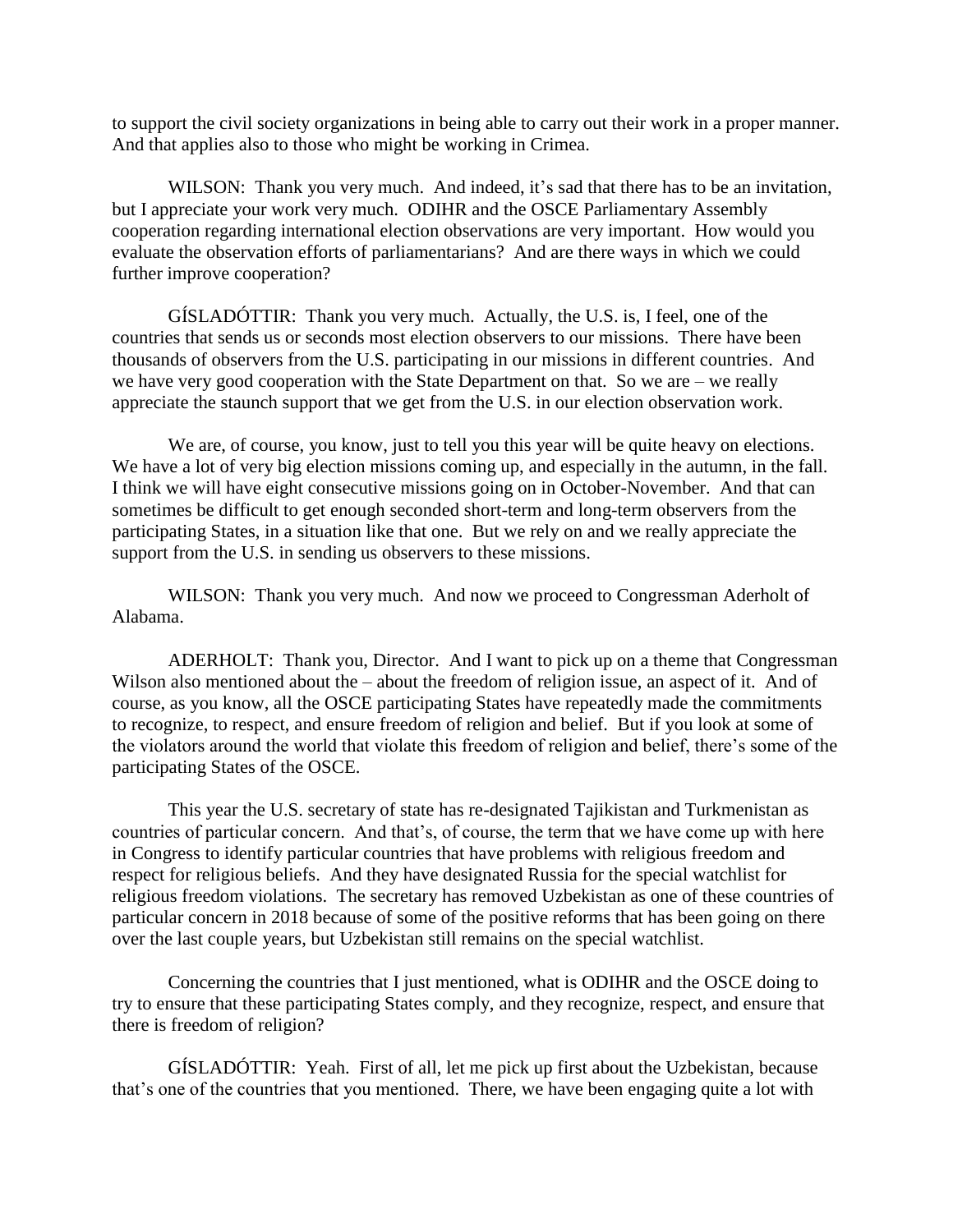the government of Uzbekistan on a number of issues. One of the thing is the issue of freedom of religion or belief. And ODIHR has offered to the government to provide an opinion on the draft law that they have – that has been put forward on freedom of conscience and religious organizations. And they have been – we have been getting positive feedback on our offer for support for Uzbekistan. So it has been quite encouraging to work with the government of Uzbekistan recently.

On the other countries that you mentioned – Tajikistan, Turkmenistan – then – and this is also the case in some other participating States – then it is quite concerning how the lack of respect for some of the fundamental freedoms that are definitely part of the OSCE commitments. And what we do – can do in these cases is that we have this dialogue with the government, we approach the government, we tell them about our concerns, we issue – we send letters to follow up on these things. We issue statements if needed. And we really try to push them to make use of the tools that we have to help them in dealing with these issues. And sometimes this is – this is because they are concerned about terrorism in the countries, and they have overly restrictive legislation to protect them from terrorist activities. And we just remind them that they have to do it in a manner that is in – it's in line with the human rights commitments.

So we offer them support to work on this. But then it's up to them to decide whether they accept it or not. But like I said in my opening remarks, we were created as a tool to assist the governments in implementing the commitments that they have made. And that's what we are always trying – and we are reminding them of these commitments. We are reminding them that they are part of this community. They decide for themselves to be part of this community. And that makes them responsible for implementing these commitments. But let me also mention that the OSCE states, as such, they, of course, address this issue in the Permanent Council also, in Vienna. And they can take up these issues and hold these others to account in this – on these issues.

ADERHOLT: Is there – or, do you have any recommendations that the United States can do to encourage compliance with this – you know, with these commitments to freedom of religion and belief among the states? Anything you could – from your perspective – I know it's a broad question. But from your perspective, is there anything that we can do as the United States?

GÍSLADÓTTIR: I think – you know, of course it is important to raise this issue at the OSCE level in the permanent council, like I mentioned, in Vienna, because OSCE is a community of values that are reflected in the commitments that we have made. But it's also a community of responsibility, meaning that the participating States should hold these others to account through the permanent council. Raising issues there is very important also, because that makes it also easier for us to follow up on it.

ADERHOLT: Thank you. Thank you for comments and on that and some clarification on that. That's very helpful.

And thank you, Mr. Chairman.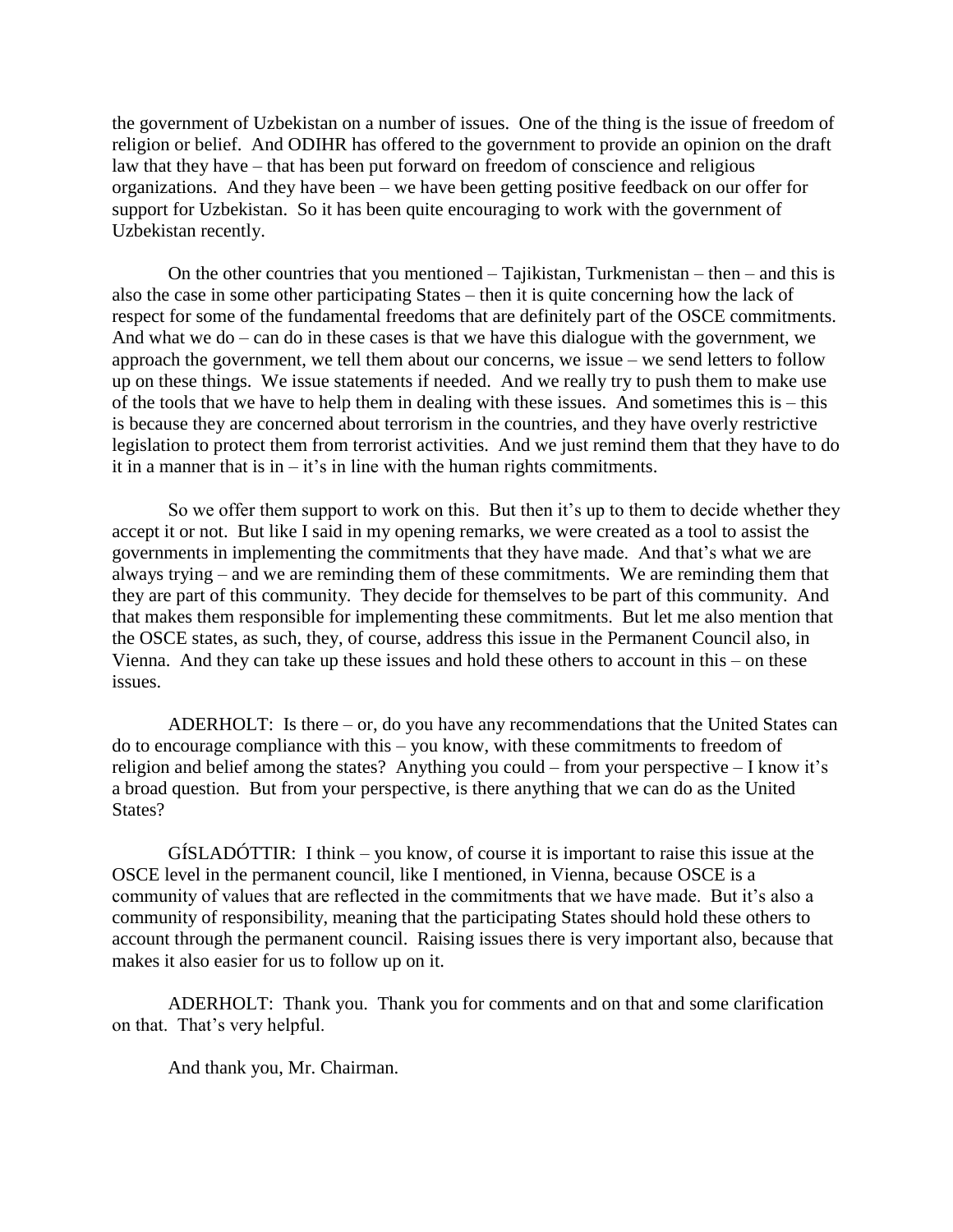WILSON: Thank you, Congressman Robert Aderholt.

We now proceed to Congresswoman Gwen Moore of Pennsylvania – excuse me, Wisconsin.

MOORE: (Laughs.) Thank you so much. And thank you for appearing. And thank you for your tireless work as the director for the ODIHR, Office for Democratic Institutions.

I was really pleased that last August, about six months ago, the Parliamentary Assembly President George Tsereteli appointed Pia Kauma as special representative on civil society engagement. And I was so pleased because I saw up close and personal how stifled civil society has been in speaking out against human rights violations. And I am wondering what the nexus is with ODIHR an with this OSCE Parliamentary Assembly special representative on civil society engagement. Is there an active engagement with regard to addressing some of the laws that have criminalized speech, association, and assembly? Or is this sort of a quiet mission? What is the tactical approach to dealing with what I think is an extreme sort of shutdown of speech?

GÍSLADÓTTIR: Yes. Just like yourself, I'm really pleased to see that Tsereteli, the president of the Parliamentary Assembly, has nominated a special representative on civil society. And I think that is very much needed, because what we are seeing in the region, for the past few years, is that the space for the civil society has been shrinking. And we are seeing more legislation that are restrictive when it comes to civil society. We are seeing more attacks on human rights defenders that are also part of civil society.

We are seeing now – and I just have to mention that in the case of Russia, this foreign agent legislation that is becoming more and more even restrictive. This is all very concerning trends that we are seeing. And if we can join forces through the Parliamentary Assembly and ODIHR and with the participating States to work on that, that is – that's important. There are several things we can do. Of course, you know, the Parliamentary Assembly has the kind of political advocacy voice. And they are in contact, in dialogue, with the parliamentarians from these countries that have all these restrictive rules of civil society. And it's really important to raise these issues at that level.

MOORE: OK, so thank you for that. So you think basically what we ought to be doing is making sure that the OSCE engages with the legislators in those countries, and that would be a good tactic. Can you tell me more about how the OSCE Office for Democratic Institutions works to counter threats to women? We are seeing that women activists are vulnerable to pressures and attacks. Journalists have been targeted. And just really interested in seeing what you're doing in particular. You noted in your testimony that sometimes you're the only woman at these tables. So what is happening currently with protecting women who are under threat?

GÍSLADÓTTIR: Yeah, that is – of course, you know, there are several channels, maybe, where – how we can address that. First of all, we, of course, have to ensure that the law enforcement is capable of dealing with these cases that come up, identify them, and deal with them properly. That's one thing. Also, in the legislation – that there's a proper legislation in place in the participating countries and we can recommend to them how to deal with this through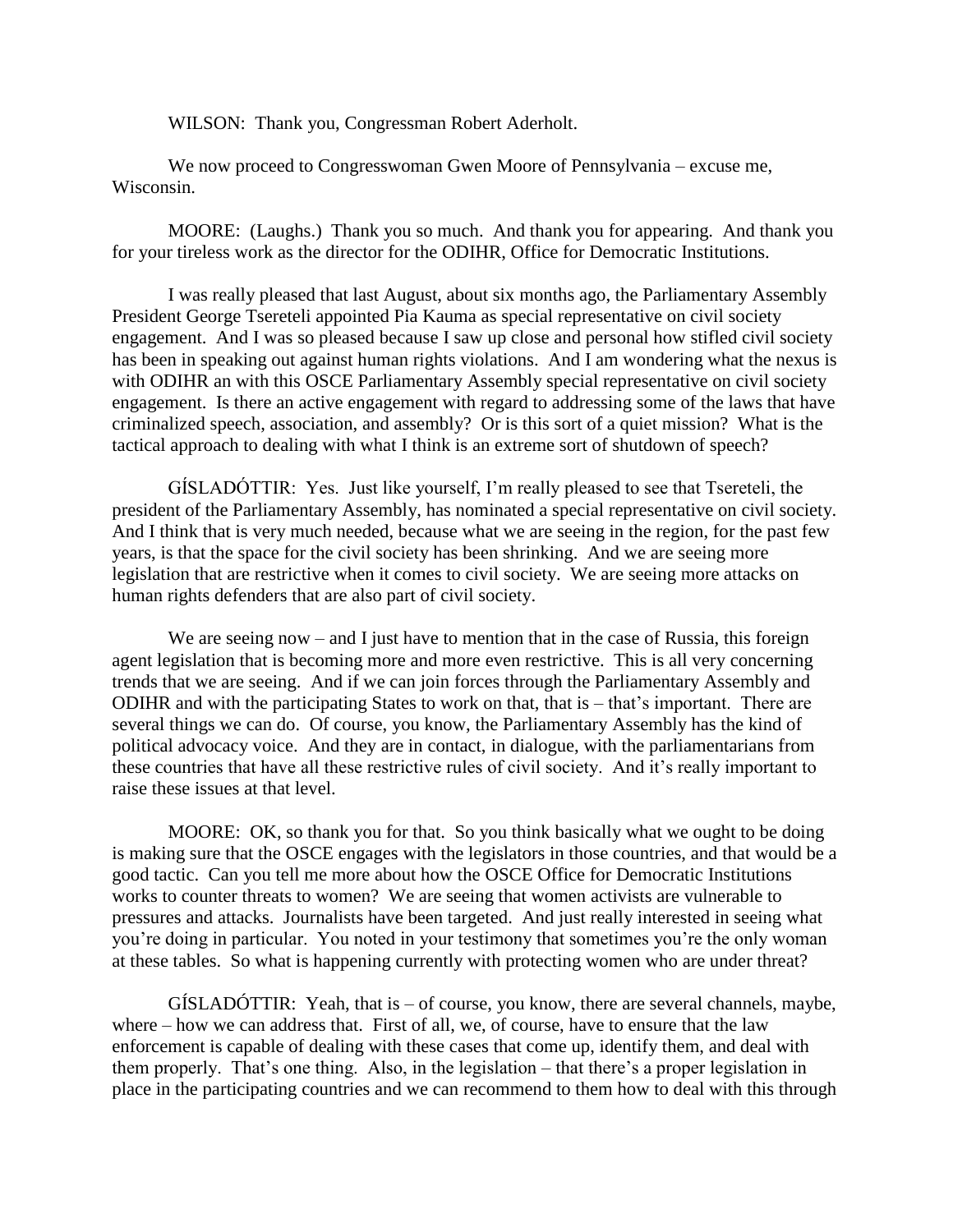the legislation. But then again also to assist the women activists, the human rights defenders – female human rights defenders – and to train them in how also to be more aware of their safety and how they can better protect themselves. So we can do it through different channels. And I think we are working on all these – through all these channels.

MOORE: Thank you. My time has expired.

WILSON: Thank you very much, Congresswoman Gwen Moore. We appreciate your service so much.

We now proceed to Congressman Stephen Cohen of Tennessee.

COHEN: Thank you, Mr. Chair. Thank you for your attendance. ODIHR's got a tough job. After the war, we saw democracy come to a lot of countries, particularly after the fall of the Berlin Wall and the Iron Curtain. But the problems of anti-Semitism and prejudice against the Roma have continued. They were two of the – Nazis targets Jews, and secondly Roma. And they are the two significant groups where you see anti-Semitism and anti-Roma behavior. I'm not sure where I can ask you a question and you can be safe to answer it, but what would you say are the worst countries right now within the OSCE for tolerating, or encouraging, or permitting anti-Semitic and anti-Roma conduct?

GÍSLADÓTTIR: I'm afraid that I will not be able to answer this –

COHEN: That's a tough question. I've been  $-I$  was in Budapest. Beautiful city, but there's problems there with anti-Semitism. They deny it. They claim, oh, we're great. We love Jews. You know, some of our best friends are Jews, and all that stuff. But the rabbis told us, and the civil parts of the religious institutions told us, that there's a lot of anti-Semitism, and it's bad. And what they've done with Soros is obviously anti-Semitism. I mean, they've made him out to be the devil. Poland's got similar problems I think. Would Poland and Hungary be at the top of a list?

GÍSLADÓTTIR: It depends on how do you define it. What we see, you know, if you take anti-Semitic attacks or attacks against U.S. communities or people, we see a lot of them also in Germany and France, and here in the U.S. we also see these things. So it's reflected in so many different ways. In Hungary we still have this anti-Soros legislation in place, which is anti-Semitic, if you like. So it is – depends on, you know, how do you measure that? How do you – because anti-Semitism can be reflected in so many different manners.

COHEN: Yeah. It's hard to measure, I understand that. And maybe it's not a good question. I guess what I'm saying is I'm distraught at the idea that 75 years after the fall of Germany that anti-Semitism is on the rise. And it's on the rise in this country too. But what I saw in Hungary was really disturbing. It was a denial of what was going on. And Soros was truly used. And he's been used in this country as well, but I don't know if it's been as directly considered anti-Semitic as what we've seen in Hungary, but it's been pretty bad too in this country. Soros is just trying to give people educations or promote democracy, and yet he's vilified. And it happens in this country as well.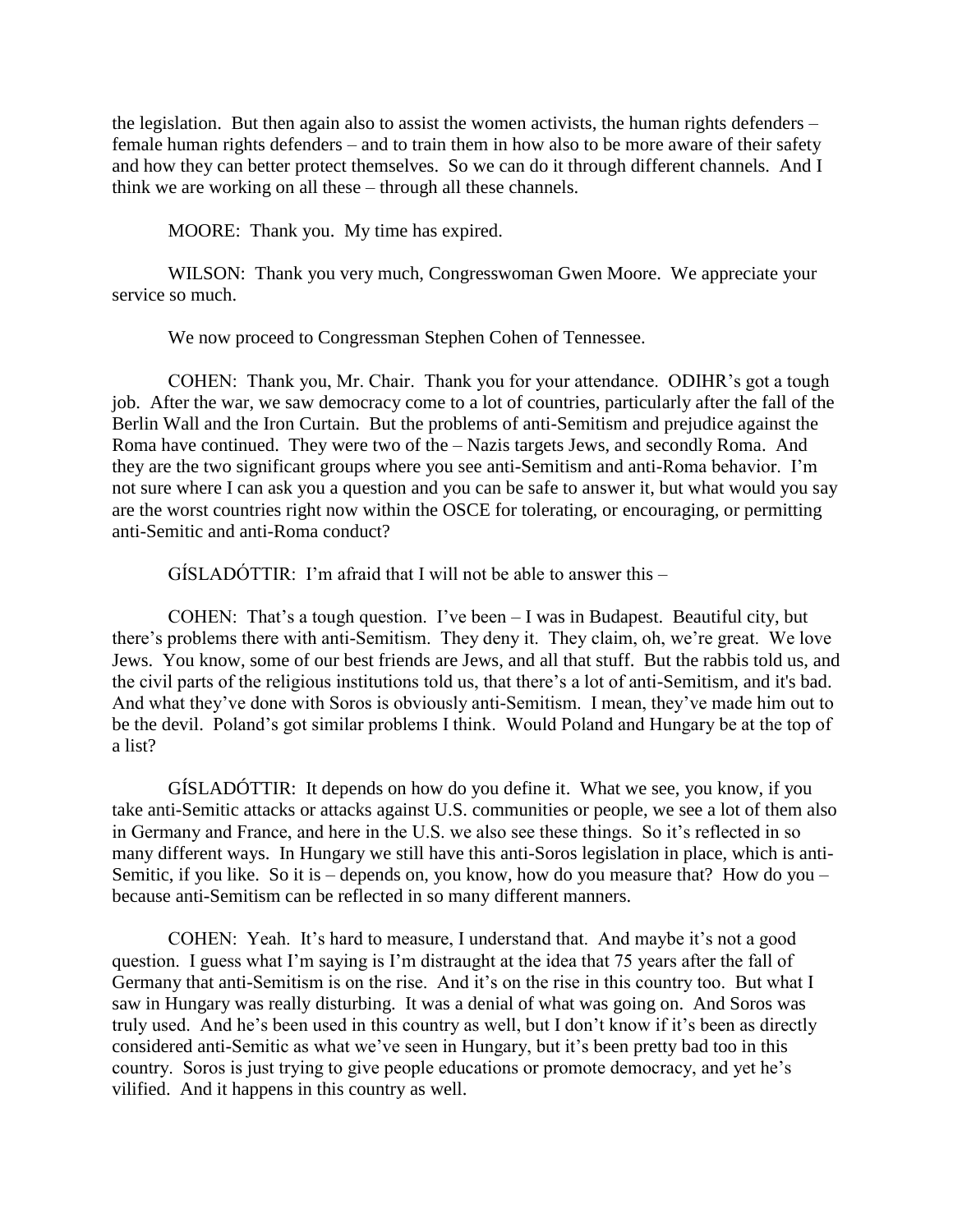What happens in France, and I heard a lot about it when I was in France, a lot of that I guess has to do with maybe Muslim immigrants – a lot of the neighborhoods where the problems exist? Is that – is that accurate? Or is that just – the French are they not without blame themselves too?

GÍSLADÓTTIR: Of course, you know, some of these attacks can be traced to that kind of neighborhoods, but I think – and now I'm talking from the top of my head – that more of these attacks come from extreme right-wing populist groups. So that is a concern, because they have been growing in influence in countries like Germany, France, Italy, and some other countries. And with that comes – you know, we see more intolerance against those who are the "others," who are different.

And because you mentioned the Roma people, that is very concerning because I always say – and I'm saying it here again – the Roma people, if you look at Europe, they are at the bottom. If we have a hierarchy of discrimination, they are at the bottom there. They are most vulnerable group in Europe, in my opinion now. And they have been attacked in so many European countries. And I'm not going to mention these countries, but this is really concerning. That –

COHEN: There was a Roma representative at the U.N. program on Monday concerning the liberation of Auschwitz-Birkenau. And he talked about the fact that the Roma Holocaust hasn't really been recognized, and it needs to be. How are Black people in general treated in Europe? Are they discriminated against in a fairly systematic manner as well?

GÍSLADÓTTIR: They are definitely also experiencing discrimination. And we have been working with people of African descent in Europe to identify this discrimination. But I think we always have to be concerned about the discrimination against all these groups when things are developing, as they are now in Europe. But the Roma are definitely those who are, I would say, the most discriminated.

COHEN: And my time is up, but in just my general observations it looks like the worst areas are – for discrimination and all, it's in the former Soviet republics who are close to Russia and concerned, and nationalists and all. But there's other places too. But where there seems to be no problems is Iceland. (Laughter.) Thank you. I yield back the balance of my time.

WILSON: Thank you, Congressman Stephen Cohen. And indeed, Director, we are so grateful that you have been here, and you've really brought some distinguished members, and brought them out. And I'm grateful for their participation.

And as we conclude, last week was very meaningful to me. I had the opportunity to participate with Speaker Pelosi on a delegation – congressional delegation. We visited Auschwitz-Birkenau. And it's just so clear, the horror there, the contrast between the beautiful city of Krakow, and so close by the mass murder camps. And it reminds us so much of never again. And then I'm very grateful that this week President Andrzej Duda of Poland hosted there,